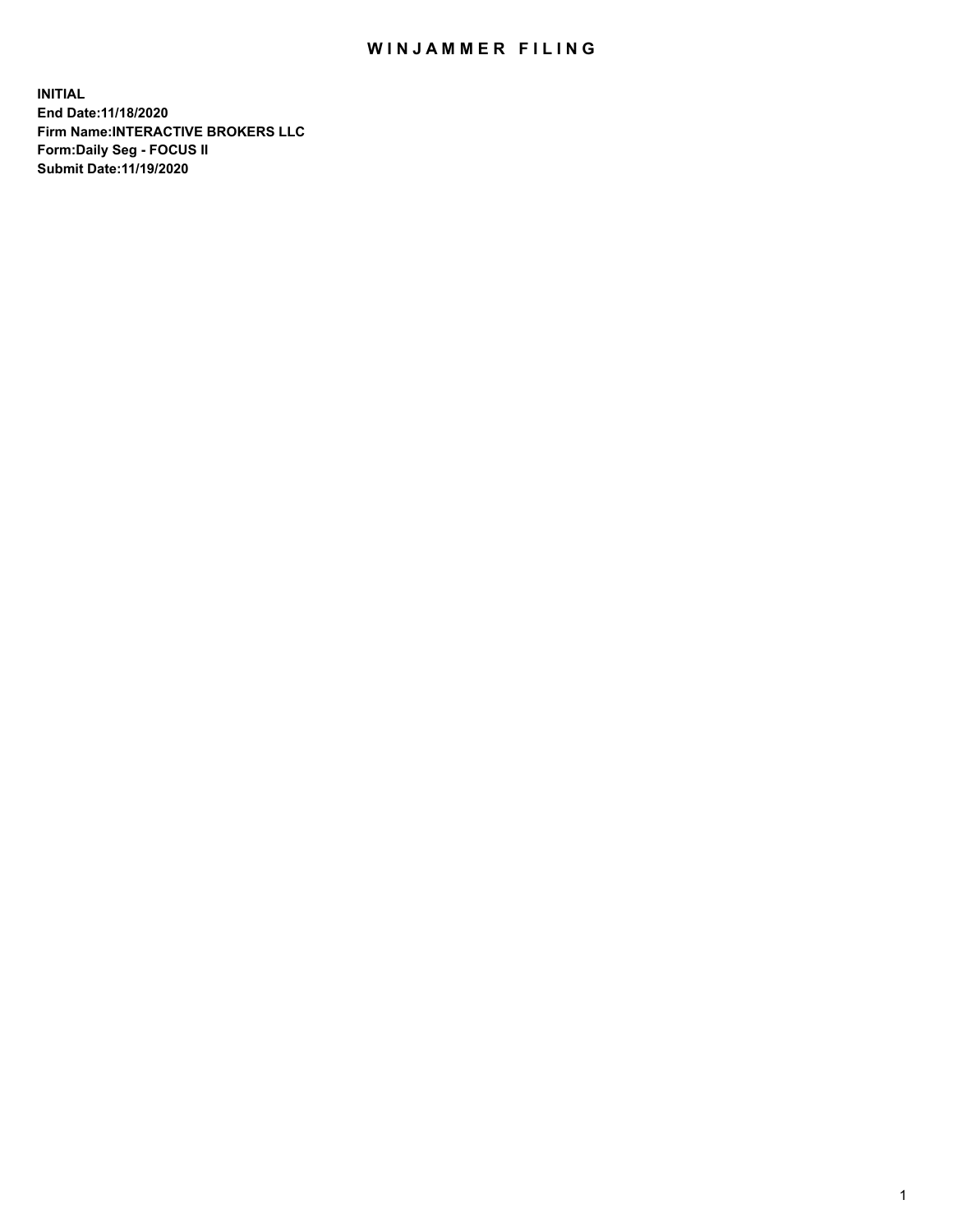**INITIAL End Date:11/18/2020 Firm Name:INTERACTIVE BROKERS LLC Form:Daily Seg - FOCUS II Submit Date:11/19/2020 Daily Segregation - Cover Page**

| Name of Company                                                                                                                                                                                                                                                                                                                | <b>INTERACTIVE BROKERS LLC</b>                                                                           |
|--------------------------------------------------------------------------------------------------------------------------------------------------------------------------------------------------------------------------------------------------------------------------------------------------------------------------------|----------------------------------------------------------------------------------------------------------|
| <b>Contact Name</b>                                                                                                                                                                                                                                                                                                            | James Menicucci                                                                                          |
| <b>Contact Phone Number</b>                                                                                                                                                                                                                                                                                                    | 203-618-8085                                                                                             |
| <b>Contact Email Address</b>                                                                                                                                                                                                                                                                                                   | jmenicucci@interactivebrokers.c<br>om                                                                    |
| FCM's Customer Segregated Funds Residual Interest Target (choose one):<br>a. Minimum dollar amount: ; or<br>b. Minimum percentage of customer segregated funds required:% ; or<br>c. Dollar amount range between: and; or<br>d. Percentage range of customer segregated funds required between:% and%.                         | $\overline{\mathbf{0}}$<br>$\overline{\mathbf{0}}$<br>155,000,000 245,000,000<br>0 <sub>0</sub>          |
| FCM's Customer Secured Amount Funds Residual Interest Target (choose one):<br>a. Minimum dollar amount: ; or<br>b. Minimum percentage of customer secured funds required:%; or<br>c. Dollar amount range between: and; or<br>d. Percentage range of customer secured funds required between:% and%.                            | $\overline{\mathbf{0}}$<br>$\overline{\mathbf{0}}$<br>80,000,000 120,000,000<br>00                       |
| FCM's Cleared Swaps Customer Collateral Residual Interest Target (choose one):<br>a. Minimum dollar amount: ; or<br>b. Minimum percentage of cleared swaps customer collateral required:% ; or<br>c. Dollar amount range between: and; or<br>d. Percentage range of cleared swaps customer collateral required between:% and%. | $\overline{\mathbf{0}}$<br>$\underline{\mathbf{0}}$<br>$\underline{0}$ $\underline{0}$<br>0 <sub>0</sub> |

Attach supporting documents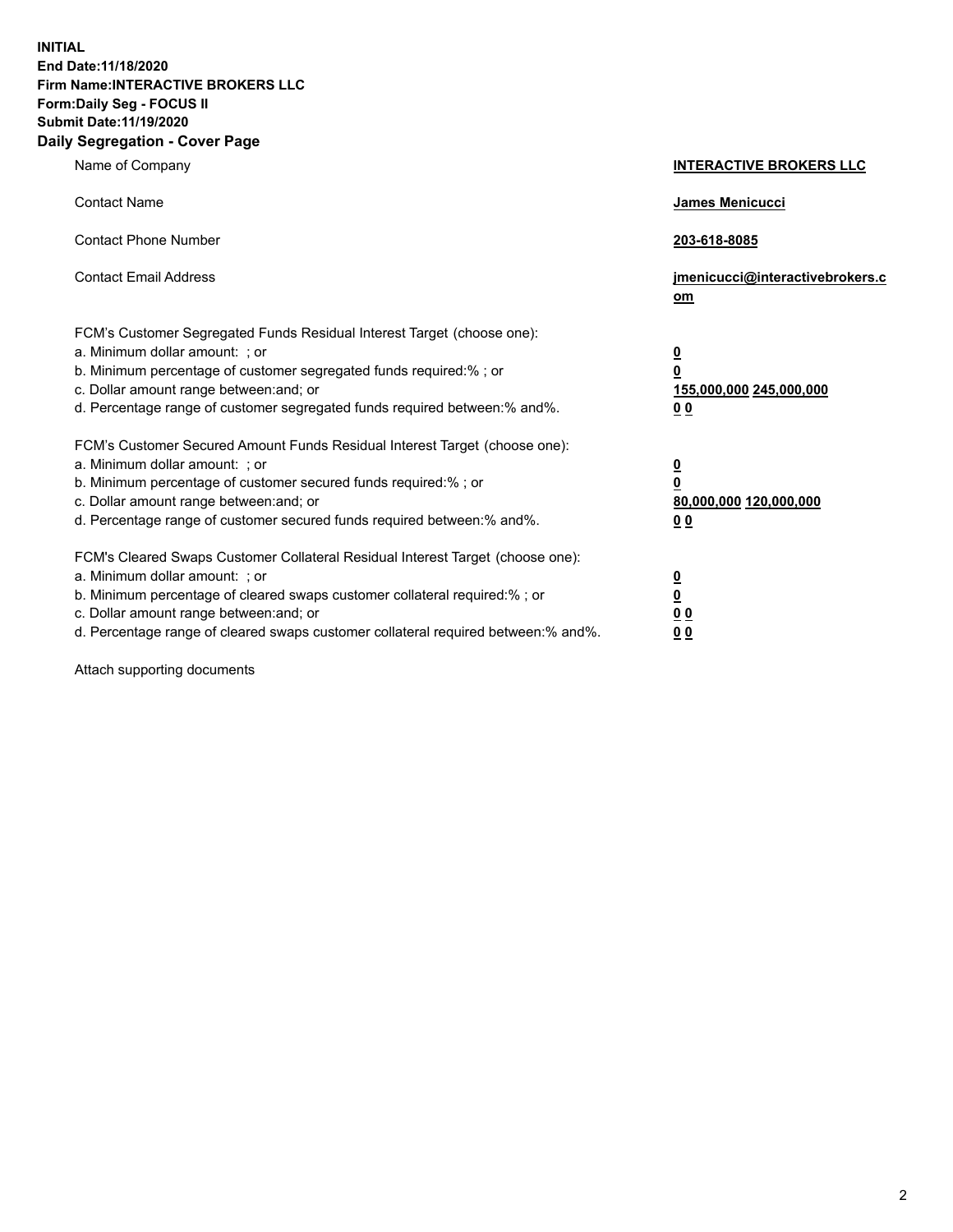## **INITIAL End Date:11/18/2020 Firm Name:INTERACTIVE BROKERS LLC Form:Daily Seg - FOCUS II Submit Date:11/19/2020 Daily Segregation - Secured Amounts**

|     | Daily Jegregation - Jeculed Aniounts                                                                                                 |                                                  |
|-----|--------------------------------------------------------------------------------------------------------------------------------------|--------------------------------------------------|
|     | Foreign Futures and Foreign Options Secured Amounts                                                                                  |                                                  |
|     | Amount required to be set aside pursuant to law, rule or regulation of a foreign                                                     | $0$ [7305]                                       |
|     | government or a rule of a self-regulatory organization authorized thereunder                                                         |                                                  |
| 1.  | Net ledger balance - Foreign Futures and Foreign Option Trading - All Customers                                                      |                                                  |
|     | A. Cash                                                                                                                              | 516,021,256 [7315]                               |
|     | B. Securities (at market)                                                                                                            | $0$ [7317]                                       |
| 2.  | Net unrealized profit (loss) in open futures contracts traded on a foreign board of trade                                            | 30,602,917 [7325]                                |
| 3.  | Exchange traded options                                                                                                              |                                                  |
|     | a. Market value of open option contracts purchased on a foreign board of trade                                                       | <u>1,852,235</u> [7335]                          |
|     | b. Market value of open contracts granted (sold) on a foreign board of trade                                                         | -853,372 [7337]                                  |
| 4.  | Net equity (deficit) (add lines 1.2. and 3.)                                                                                         | 547,623,036 [7345]                               |
| 5.  | Account liquidating to a deficit and account with a debit balances - gross amount                                                    | 6,877 [7351]                                     |
|     | Less: amount offset by customer owned securities                                                                                     | 0 [7352] 6,877 [7354]                            |
| 6.  | Amount required to be set aside as the secured amount - Net Liquidating Equity                                                       | 547,629,913 [7355]                               |
|     | Method (add lines 4 and 5)                                                                                                           |                                                  |
| 7.  | Greater of amount required to be set aside pursuant to foreign jurisdiction (above) or line                                          | 547,629,913 [7360]                               |
|     | 6.                                                                                                                                   |                                                  |
|     | FUNDS DEPOSITED IN SEPARATE REGULATION 30.7 ACCOUNTS                                                                                 |                                                  |
| 1.  | Cash in banks                                                                                                                        |                                                  |
|     | A. Banks located in the United States                                                                                                | 38,219,812 [7500]                                |
|     | B. Other banks qualified under Regulation 30.7                                                                                       | 0 [7520] 38,219,812 [7530]                       |
| 2.  | Securities                                                                                                                           |                                                  |
|     | A. In safekeeping with banks located in the United States                                                                            | 499,926,000 [7540]                               |
|     | B. In safekeeping with other banks qualified under Regulation 30.7                                                                   | 0 [7560] 499,926,000 [7570]                      |
| 3.  | Equities with registered futures commission merchants                                                                                |                                                  |
|     | A. Cash                                                                                                                              | $0$ [7580]                                       |
|     | <b>B.</b> Securities                                                                                                                 | $0$ [7590]                                       |
|     | C. Unrealized gain (loss) on open futures contracts                                                                                  | $0$ [7600]                                       |
|     | D. Value of long option contracts                                                                                                    | $0$ [7610]                                       |
|     | E. Value of short option contracts                                                                                                   | 0 [7615] 0 [7620]                                |
| 4.  | Amounts held by clearing organizations of foreign boards of trade                                                                    |                                                  |
|     | A. Cash                                                                                                                              | $0$ [7640]                                       |
|     | <b>B.</b> Securities                                                                                                                 | $0$ [7650]                                       |
|     | C. Amount due to (from) clearing organization - daily variation                                                                      | $0$ [7660]                                       |
|     | D. Value of long option contracts                                                                                                    | $0$ [7670]                                       |
|     | E. Value of short option contracts                                                                                                   | 0 [7675] 0 [7680]                                |
| 5.  | Amounts held by members of foreign boards of trade                                                                                   |                                                  |
|     | A. Cash                                                                                                                              | 127,853,685 [7700]                               |
|     | <b>B.</b> Securities                                                                                                                 | $0$ [7710]                                       |
|     | C. Unrealized gain (loss) on open futures contracts                                                                                  | 27,874,828 [7720]                                |
|     | D. Value of long option contracts                                                                                                    | 1,852,235 [7730]                                 |
| 6.  | E. Value of short option contracts                                                                                                   | <u>-853,372</u> [7735] <u>156,727,376</u> [7740] |
| 7.  | Amounts with other depositories designated by a foreign board of trade                                                               | 0 [7760]                                         |
| 8.  | Segregated funds on hand                                                                                                             | $0$ [7765]                                       |
| 9.  | Total funds in separate section 30.7 accounts<br>Excess (deficiency) Set Aside for Secured Amount (subtract line 7 Secured Statement | 694,873,188 [7770]<br>147,243,275 [7380]         |
|     | Page 1 from Line 8)                                                                                                                  |                                                  |
| 10. | Management Target Amount for Excess funds in separate section 30.7 accounts                                                          | 80,000,000 [7780]                                |
| 11. | Excess (deficiency) funds in separate 30.7 accounts over (under) Management Target                                                   | 67,243,275 [7785]                                |
|     |                                                                                                                                      |                                                  |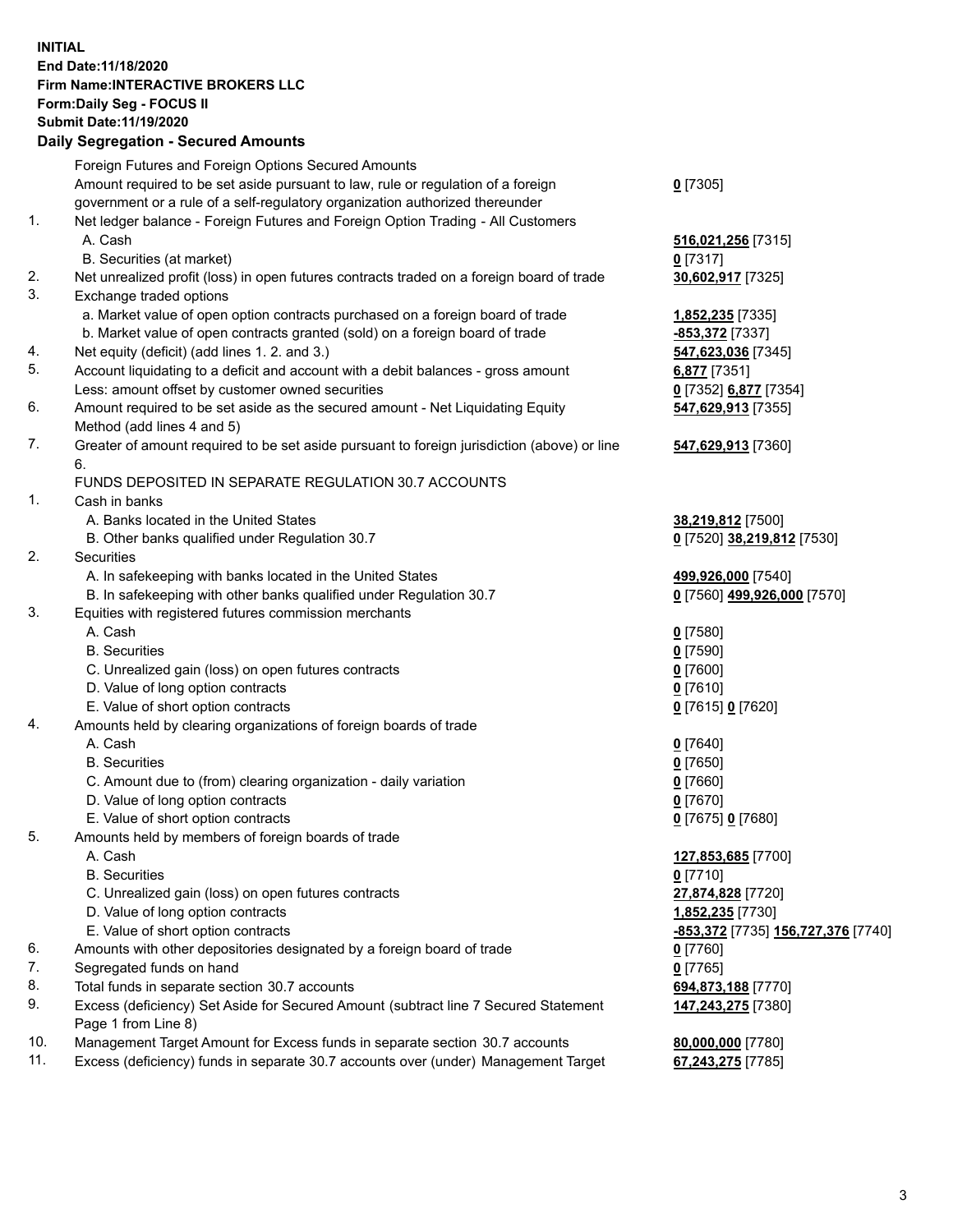**INITIAL End Date:11/18/2020 Firm Name:INTERACTIVE BROKERS LLC Form:Daily Seg - FOCUS II Submit Date:11/19/2020 Daily Segregation - Segregation Statement** SEGREGATION REQUIREMENTS(Section 4d(2) of the CEAct) 1. Net ledger balance A. Cash **5,487,954,307** [7010] B. Securities (at market) **0** [7020] 2. Net unrealized profit (loss) in open futures contracts traded on a contract market **65,188,806** [7030] 3. Exchange traded options A. Add market value of open option contracts purchased on a contract market **279,125,718** [7032] B. Deduct market value of open option contracts granted (sold) on a contract market **-244,662,152** [7033] 4. Net equity (deficit) (add lines 1, 2 and 3) **5,587,606,679** [7040] 5. Accounts liquidating to a deficit and accounts with debit balances - gross amount **5,930,413** [7045] Less: amount offset by customer securities **0** [7047] **5,930,413** [7050] 6. Amount required to be segregated (add lines 4 and 5) **5,593,537,092** [7060] FUNDS IN SEGREGATED ACCOUNTS 7. Deposited in segregated funds bank accounts A. Cash **1,329,809,761** [7070] B. Securities representing investments of customers' funds (at market) **2,457,021,850** [7080] C. Securities held for particular customers or option customers in lieu of cash (at market) **0** [7090] 8. Margins on deposit with derivatives clearing organizations of contract markets A. Cash **2,920,707** [7100] B. Securities representing investments of customers' funds (at market) **2,014,001,505** [7110] C. Securities held for particular customers or option customers in lieu of cash (at market) **0** [7120] 9. Net settlement from (to) derivatives clearing organizations of contract markets **-345,008** [7130] 10. Exchange traded options A. Value of open long option contracts **278,979,816** [7132] B. Value of open short option contracts **-244,677,715** [7133] 11. Net equities with other FCMs A. Net liquidating equity **0** [7140] B. Securities representing investments of customers' funds (at market) **0** [7160] C. Securities held for particular customers or option customers in lieu of cash (at market) **0** [7170] 12. Segregated funds on hand **0** [7150] 13. Total amount in segregation (add lines 7 through 12) **5,837,710,916** [7180] 14. Excess (deficiency) funds in segregation (subtract line 6 from line 13) **244,173,824** [7190] 15. Management Target Amount for Excess funds in segregation **155,000,000** [7194]

16. Excess (deficiency) funds in segregation over (under) Management Target Amount Excess

**89,173,824** [7198]